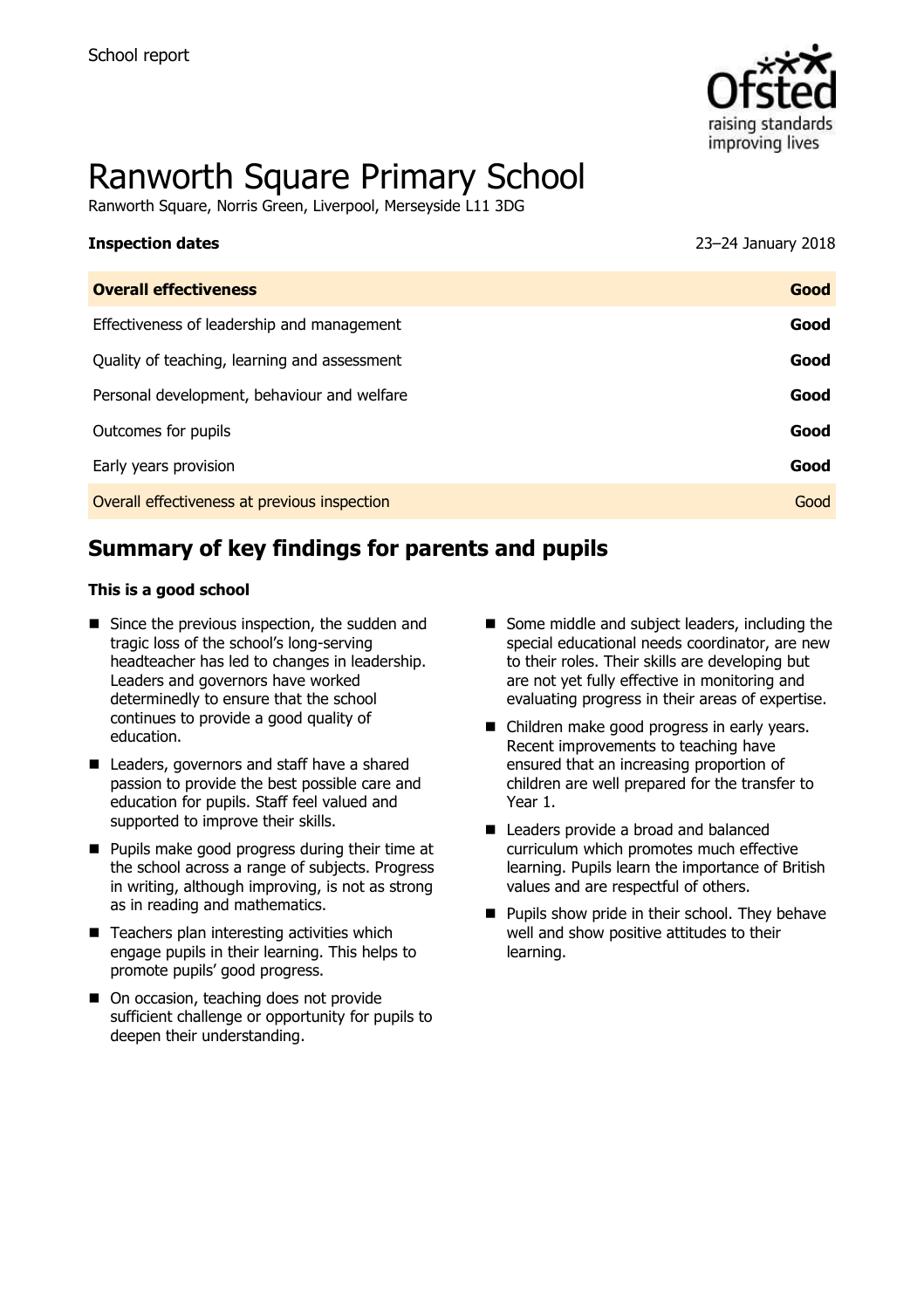

# **Full report**

### **What does the school need to do to improve further?**

- Improve the quality of teaching and pupils' progress, particularly in writing, by ensuring that:
	- activities and adults' questioning more consistently extend pupils' learning
	- pupils have sufficient understanding to tackle more demanding work.
- Develop middle and subject leaders' skills further to ensure that they more effectively monitor and promote progress in their subjects.
- Build on the improvements made to the leadership of special educational needs to ensure greater accuracy in the identification and monitoring of this group of pupils.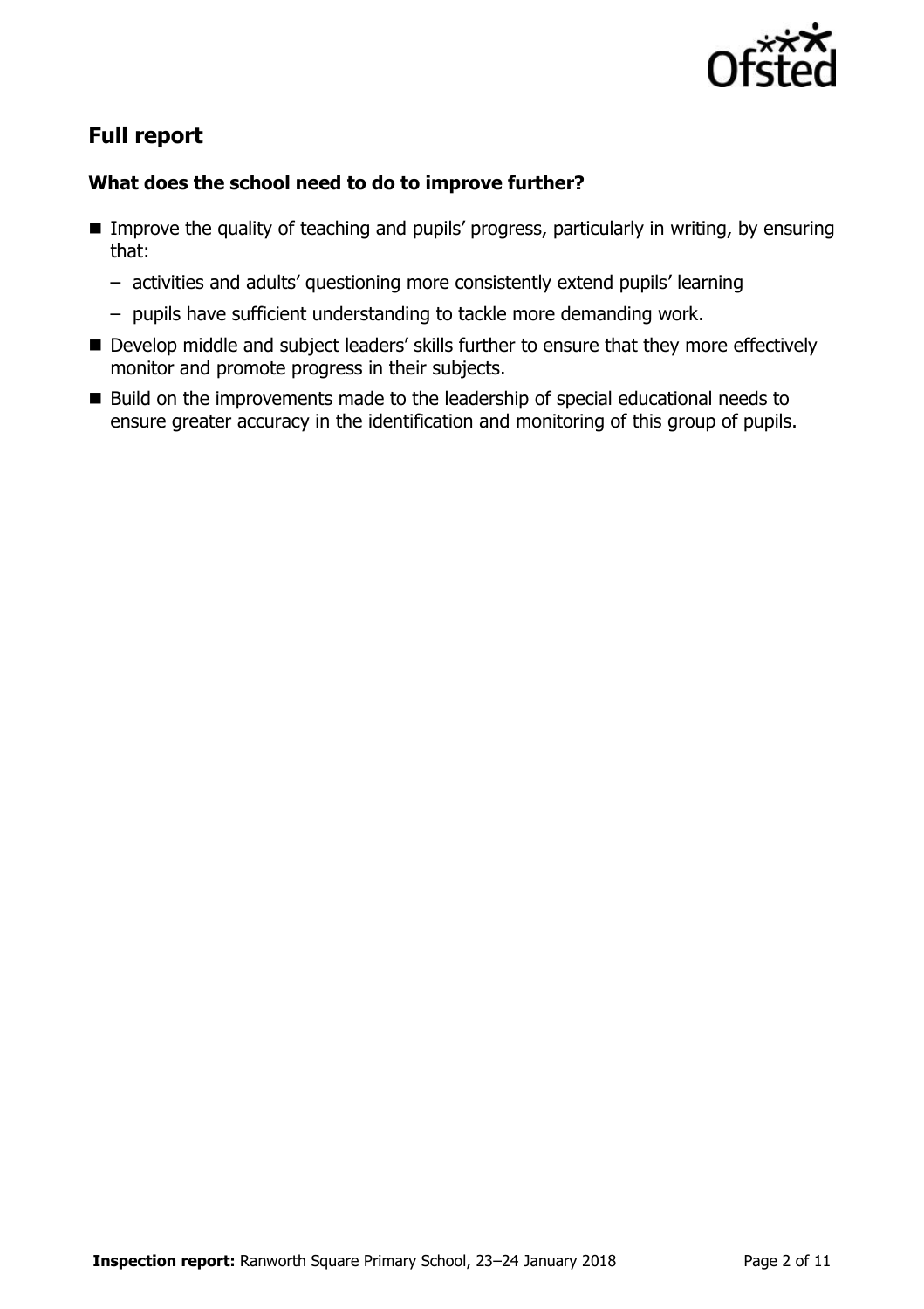

# **Inspection judgements**

#### **Effectiveness of leadership and management Good**

- The acting headteacher and deputy work well together to provide determined leadership. Leaders and governors have a clear and accurate view of the strengths and weaknesses of the school and have taken effective action to maintain standards and to bring about improvements.
- Since the last inspection, the leadership of the school has ensured that outcomes have recovered from the decline seen in 2016 results. Attendance has improved and there have been improvements to early years provision.
- The acting headteacher was previously a deputy at the school, and his appointment as acting headteacher in September 2017 necessitated other changes to leadership and staffing. The roles of special educational needs coordinator and safeguarding lead changed, a new staff member was appointed and some staff moved to teach in different year groups. Leaders and governors have managed these changes well to ensure that teaching and outcomes have remained strong.
- The leadership of teaching is effective. The acting headteacher has an accurate view of the quality of teaching and areas to develop further. Since the acting headteacher took up post, there have been further improvements to the teaching of writing which are beginning to show impact in improved progress.
- New subject leader roles are being developed. Leaders acknowledge that this is an area for further development, as some subject leaders have yet to fully establish effective systems to monitor and evaluate provision.
- Staff value the professional development they receive. They are keen to sustain and improve their skills further. Those new to leadership posts speak highly of the support they have received and the opportunities for training related to their new roles.
- The curriculum provides a broad range of interesting activities across subject areas. Pupils take part in a range of extra-curricular activities, such as multi-skill sports, computing and art. Pupils develop an understanding of democracy and learn about the importance of events such as Remembrance Day. Pupils know about the values of respect and tolerance and demonstrate these through their actions.
- The funding for pupils who have special educational needs (SEN) and/or disabilities is used appropriately to ensure that this group of pupils receive support and make good progress. Leaders recognise that until recently procedures for identifying and monitoring pupils were not fully in line with current guidance. The new special educational needs coordinator has undertaken training, and this aspect of provision is improving to ensure more accurate identification and monitoring of pupils.
- The local authority has provided effective support to the school. Due to the difficult circumstances and sudden nature of the appointment of the acting headteacher, it arranged the support of a national leader of education (NLE), who has provided helpful advice to the new acting headteacher. Both the local authority and the NLE express their confidence in the acting headteacher's capabilities.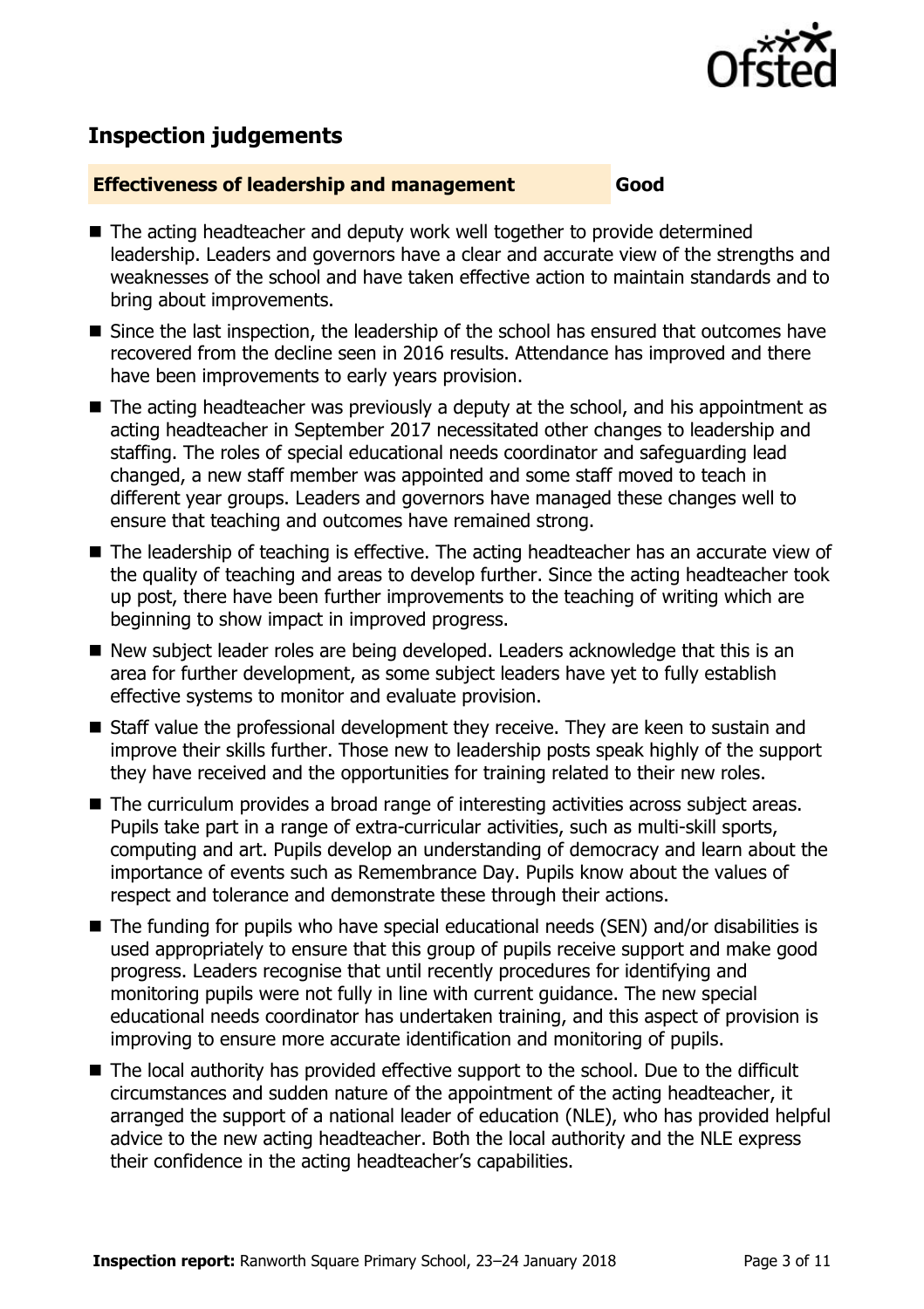

#### **Governance of the school**

- The well-established governing body provides both support and challenge to school leaders. Governors have been instrumental in ensuring stability in leadership for the school through the recent difficult time.
- Governors have a good understanding of the school's strengths and areas for development. They know the quality of teaching and visit regularly to check this for themselves.
- Governors make good use of their areas of expertise to provide support to the school. For example, the link governor for SEN and/or disabilities has an accurate understanding of the school's provision and has provided support to the new coordinator in moving forward.

### **Safeguarding**

- The arrangements for safeguarding are effective.
- Leaders ensure that all staff have appropriate training which is regularly updated in line with current guidance. Staff are vigilant in identifying pupils who may be at risk.
- Staff work well with parents, carers and outside agencies to ensure that pupils' needs are effectively met where there is a concern.
- All the parents who spoke with inspectors and the large majority of those who responded to Parent View said that they felt that the school kept their child safe.
- Pupils show a good awareness of how to keep themselves safe, including online safety.

### **Quality of teaching, learning and assessment Good**

- Teaching is characterised by clear expectations and the provision of interesting activities that pupils engage in well. As a result, pupils make good progress in their learning.
- Adults establish positive relationships with pupils. This promotes pupils' confidence and creates an environment in which pupils have positive attitudes and are keen to learn.
- Adults often adapt activities and question pupils well to extend their learning. For example, pupils are encouraged to explain the meanings of new words and think when they might use a semicolon. On occasion, teaching does not provide sufficient challenge to develop learning to the full.
- **Pupils show a growing love of reading. They talk enthusiastically about their favourite** authors. Younger pupils describe the plot of the story and are learning to read with fluency and expression.
- Teachers provide a broad range of writing activities which ensure that pupils develop a range of skills for writing. For example, pupils in key stage 1 were excited and engaged as they looked for 'mystery objects' on their table and then thought of adjectives to describe them. Pupils have regular chances to apply their skills to longer pieces of writing.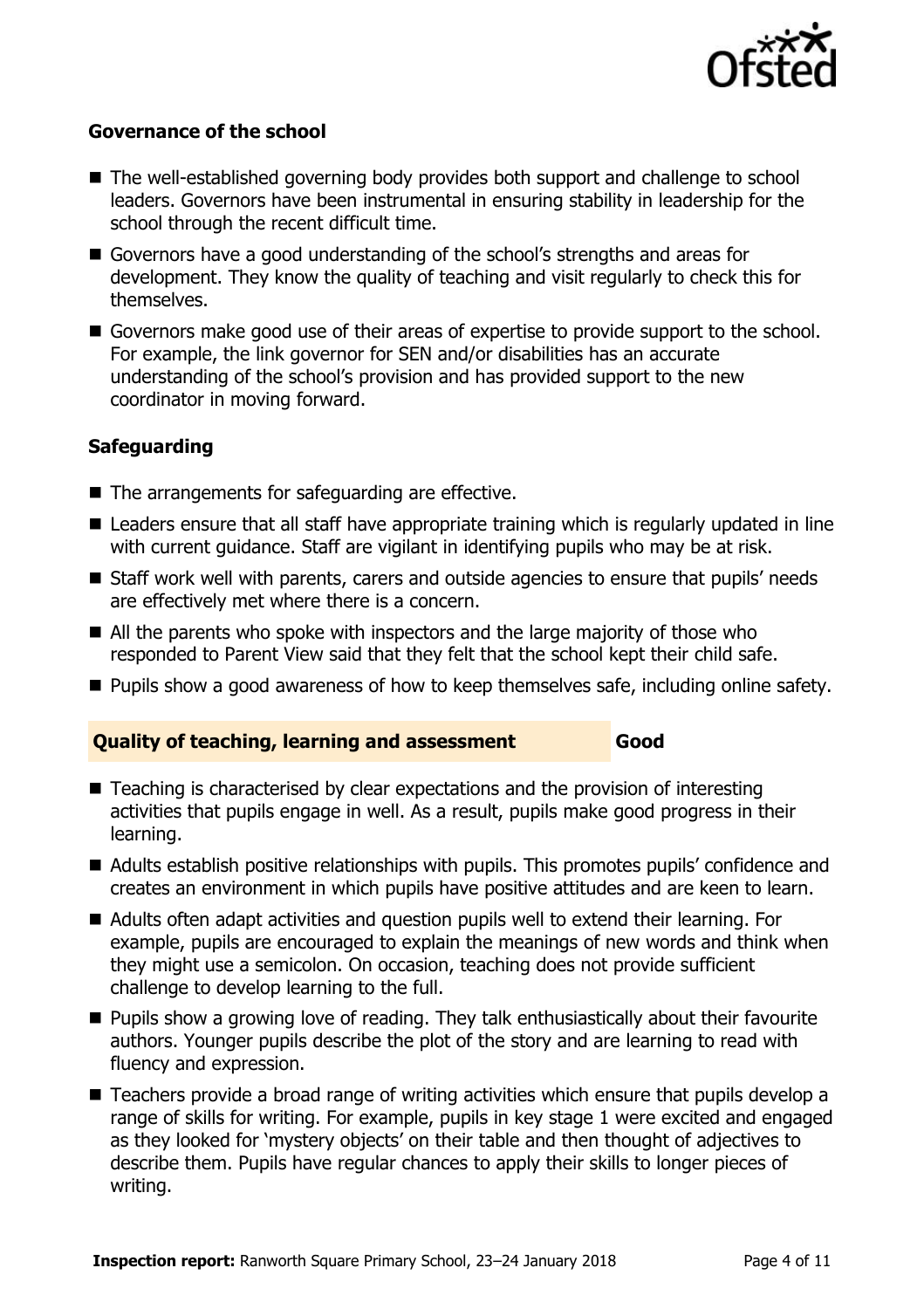

- At times, adults do not focus enough on developing pupils' ideas. Learning is sometimes moved on too quickly, without ensuring that pupils have developed their understanding in sufficient depth.
- Mathematics is well taught. Teaching builds on what pupils already know and can do. Pupils learn to apply their knowledge and explain their mathematical thinking. For example, pupils in key stage 2 confidently applied their knowledge of multiplication and explained their different methods for working out the missing edges of cuboids.
- Teaching assistants provide effective support to meet pupils' needs. This makes a positive contribution to pupils' good progress. For example, pupils in a key stage 1 science activity were effectively supported and questioned to predict the outcomes of their investigation, and to extend their vocabulary to use words such as 'absorbent', 'transparent' and 'opaque'.

#### **Personal development, behaviour and welfare Good**

#### **Personal development and welfare**

- The school's work to promote pupils' personal development and welfare is good.
- **Pupils show a keen sense of pride in their school. They say that the school is a friendly** place and that they enjoy being part of the school community.
- **Pupils are proud of their roles as school council members, buddies and monitors. They** take their responsibilities seriously and recognise that they are making a contribution to the school.
- Staff work well to ensure pupils' well-being. Pupils say that they feel safe and that staff listen to them and support them well when needed. The school learning mentor and counsellor provide additional support to pupils and their families.
- $\blacksquare$  Pupils show a good understanding of how to keep safe, including online safety. They know about the different types of bullying and report that bullying is not common in school. They say that where problems occur, they are sorted out quickly by staff.
- **Pupils in key stage 2 learn about other aspects of safety such as the dangers of illegal** drugs. Pupils show a good awareness of these dangers as they design a poster highlighting the negative effects.
- Leaders make good use of the services of an external company to further develop pupils' understanding of team building, relationships and healthy living. Pupils enthusiastically take part in circuit training and learn about the importance of sleep and healthy eating.

### **Behaviour**

- $\blacksquare$  The behaviour of pupils is good.
- **Pupils are polite and well behaved around school and in lessons. They happily welcome** visitors and hold doors open.
- **Pupils have positive attitudes to their learning. They listen to adults' instructions, work** hard and engage well in their activities. This makes an important contribution to the good progress they make.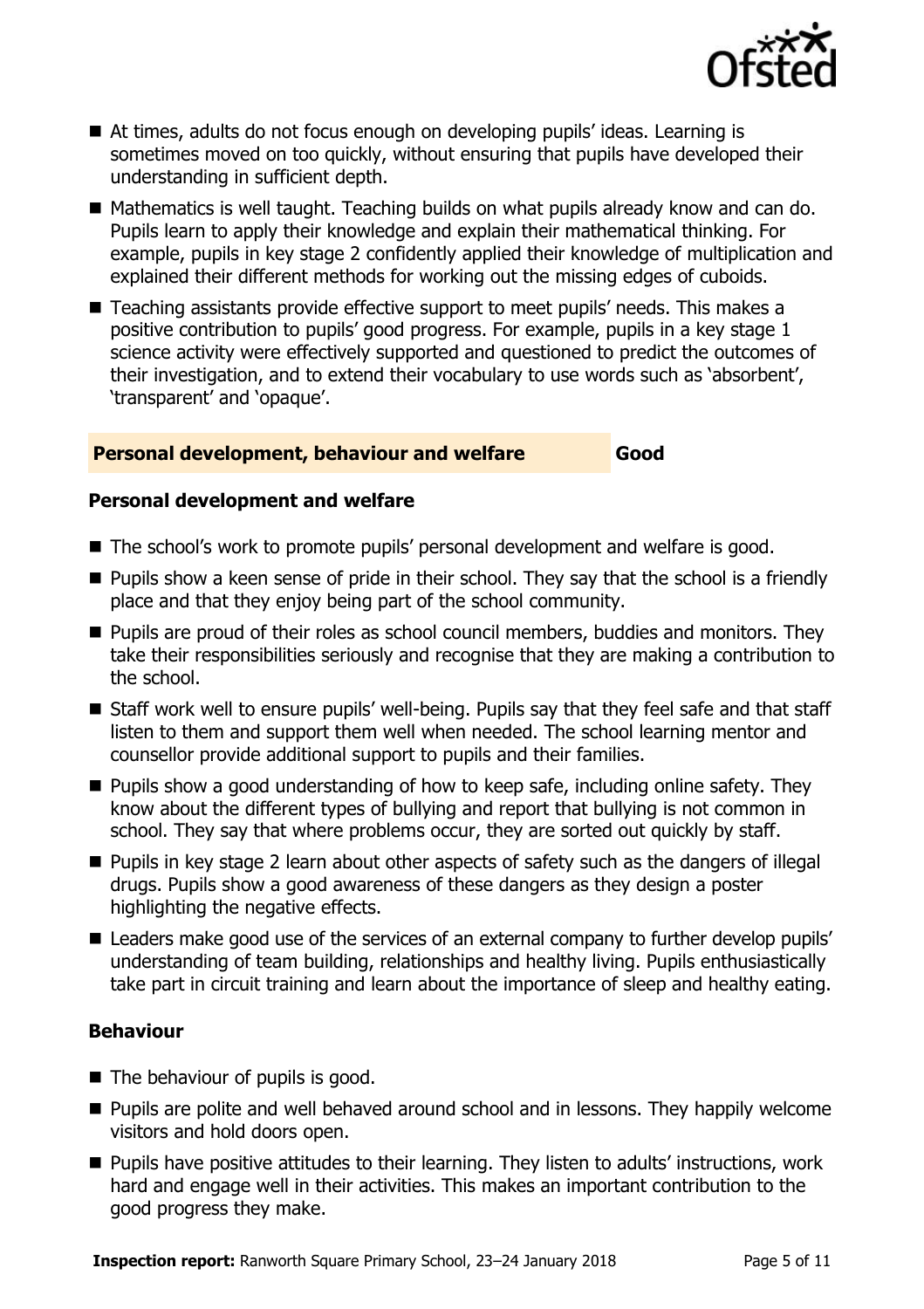

- **Pupils who attend the breakfast club behave well in the calm and welcoming** environment provided. Staff provide good role models and ensure that pupils have a positive start to the day.
- Leaders have worked well to improve attendance since the last inspection. The development of a reward system for good attendance and the employment of an attendance officer have contributed to a rise in attendance to just below the national average. The proportion of pupils who are persistently absent has fallen. Leaders and staff are working determinedly to ensure that these improvements continue.

#### **Outcomes for pupils Good**

- Work in pupils' books and school information show that current pupils are making good progress across a range of subjects. Writing progress remains weaker than that in reading and mathematics but is improving.
- Following a dip in outcomes at the end of key stage 2 in 2016, leaders took action to ensure improvement. Provisional data for 2017 indicates that pupils made significantly above-average progress in reading and mathematics, and average progress in writing. Standards reached were above the national average in reading and mathematics, and slightly below in writing.
- The proportion of pupils attaining the expected standard in the Year 1 phonics check has increased over the last three years to above the national average.
- By the end of Year 2, pupils reach standards that are broadly in line with national standards. This represents good progress from their starting points on joining school, which are often below those typical for their age.
- Disadvantaged pupils form the majority of pupils in the school. Published data for 2016 and 2017 indicates that at the end of key stage 2, the difference between disadvantaged and other pupils is diminishing. Inspection evidence found that disadvantaged pupils are making good progress and that funding is used well to ensure that those pupils requiring extra support catch up with their peers.
- Pupils who have SEN and/or disabilities are well supported and most make good progress from their starting points.
- Occasional lack of challenge means that, at times, the most able pupils are not progressing as quickly as they could.
- Pupils' good achievement and their strong personal development mean that they are well prepared for their transfer to secondary school.

### **Early years provision Good Good**

A large proportion of children enter early years with skills and knowledge below those typical for their age. In recent years, a below-average proportion have attained a good level of development by the end of Reception Year. Recent improvements to the quality of teaching have accelerated progress, particularly in reading and writing skills. The current Nursery and Reception Year children are making good progress, and a much higher proportion are on track to attain a good level of development this year. This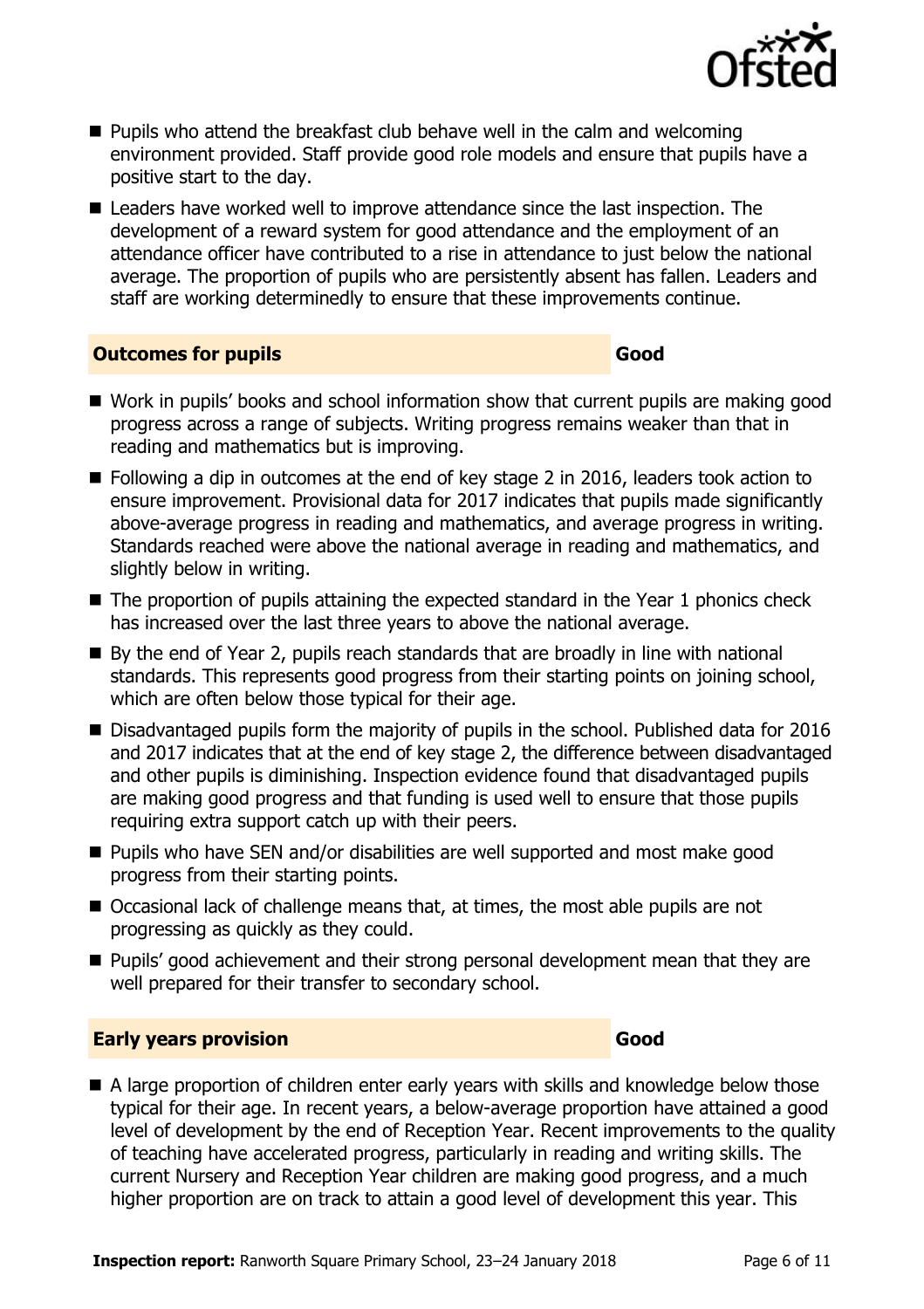

means that children are well prepared for the transition to Year 1.

- Children in Nursery and Reception class show a strong sense of security in their surroundings. Relationships are warm and positive. Children in Nursery thrive in the calm, settled environment. They show growing skills of concentration and listening as they follow instructions and persevere to finish a creative activity.
- Children develop confidence and engage well with their learning. Reception class children cooperate well together to build a castle from play bricks and shapes, and proudly show it when they have finished. Children engage happily in early writing activities and take part in applying their knowledge of 'wh' and 'ch' sounds to make words.
- Children show an interest in numbers. They say with confidence that 'only two are allowed' at the writing station and are actively engaged in completing a missing number line on the whiteboard table.
- Teachers know children's skills and capabilities and plan activities which follow their interests and promote learning well. Adults often question children effectively to encourage them to think, for example 'What will happen if you pull that?'
- On occasion, adults do not take chances to extend children's learning though their engagement and questioning. On these occasions children do not make the progress they should.
- The early years leader is clear about strengths and areas to develop. She ensures that children's learning is closely monitored, and that support is provided for children who may be lagging behind. Staff training in phonics and the teaching of writing skills has a positive impact on improving teaching and progress.
- The early years leader and staff establish a positive partnership with parents. Parents contribute to initial assessments of their child's learning. Parents' workshops on phonics help parents in supporting their children's learning at home. These measures contribute to children's good progress.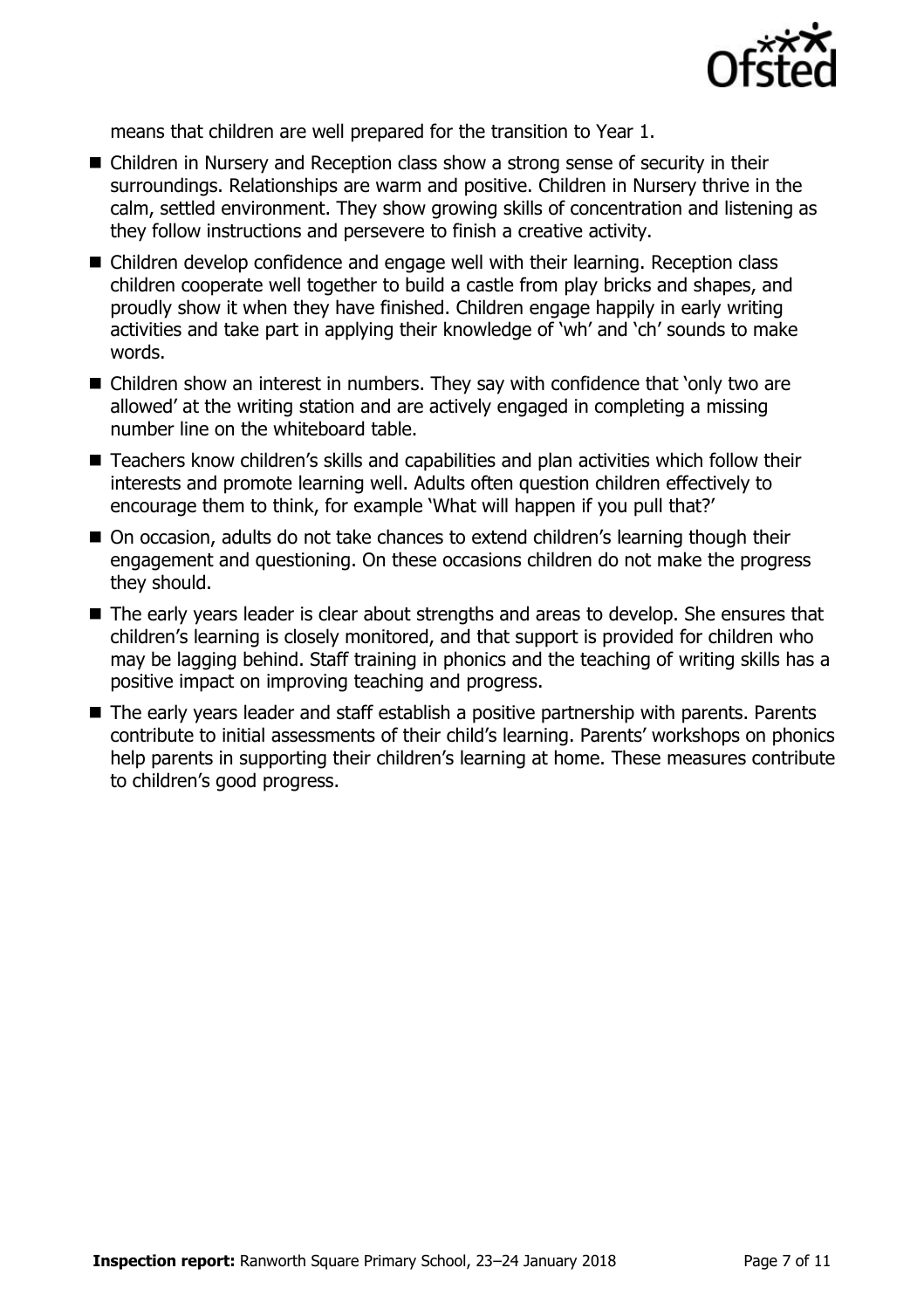

# **School details**

| Unique reference number | 104571    |
|-------------------------|-----------|
| Local authority         | Liverpool |
| Inspection number       | 10037769  |

This inspection of the school was carried out under section 5 of the Education Act 2005.

| Type of school                      | Primary                                         |
|-------------------------------------|-------------------------------------------------|
| School category                     | Community                                       |
| Age range of pupils                 | 4 to 11                                         |
| <b>Gender of pupils</b>             | Mixed                                           |
| Number of pupils on the school roll | 205                                             |
| Appropriate authority               | The governing body                              |
| Chair                               | Clive Jervis                                    |
| <b>Acting headteacher</b>           | <b>Robert Saunders</b>                          |
| Telephone number                    | 0151 226 1740                                   |
| Website                             | www.ranworthsquareprimary.co.uk/                |
| Email address                       | ranworth-<br>ao@ranworthsquare.liverpool.sch.uk |
| Date of previous inspection         | 17-18 October 2012                              |

### **Information about this school**

- $\blacksquare$  This is a smaller than average primary school.
- Nearly all pupils are of White British heritage.
- The proportion of disadvantaged pupils eligible for the pupil premium is well above the national average.
- The proportion of pupils who have SEN and/or disabilities is above average. The proportion of pupils who have a statement of special educational needs or an education, health and care plan is below the national average.
- In 2016, the school met the government's current floor standards, which are the minimum expectations for pupils' attainment and progress.
- The school operates a breakfast and after-school club.
- The acting headteacher took up post in September 2017, following the sudden death of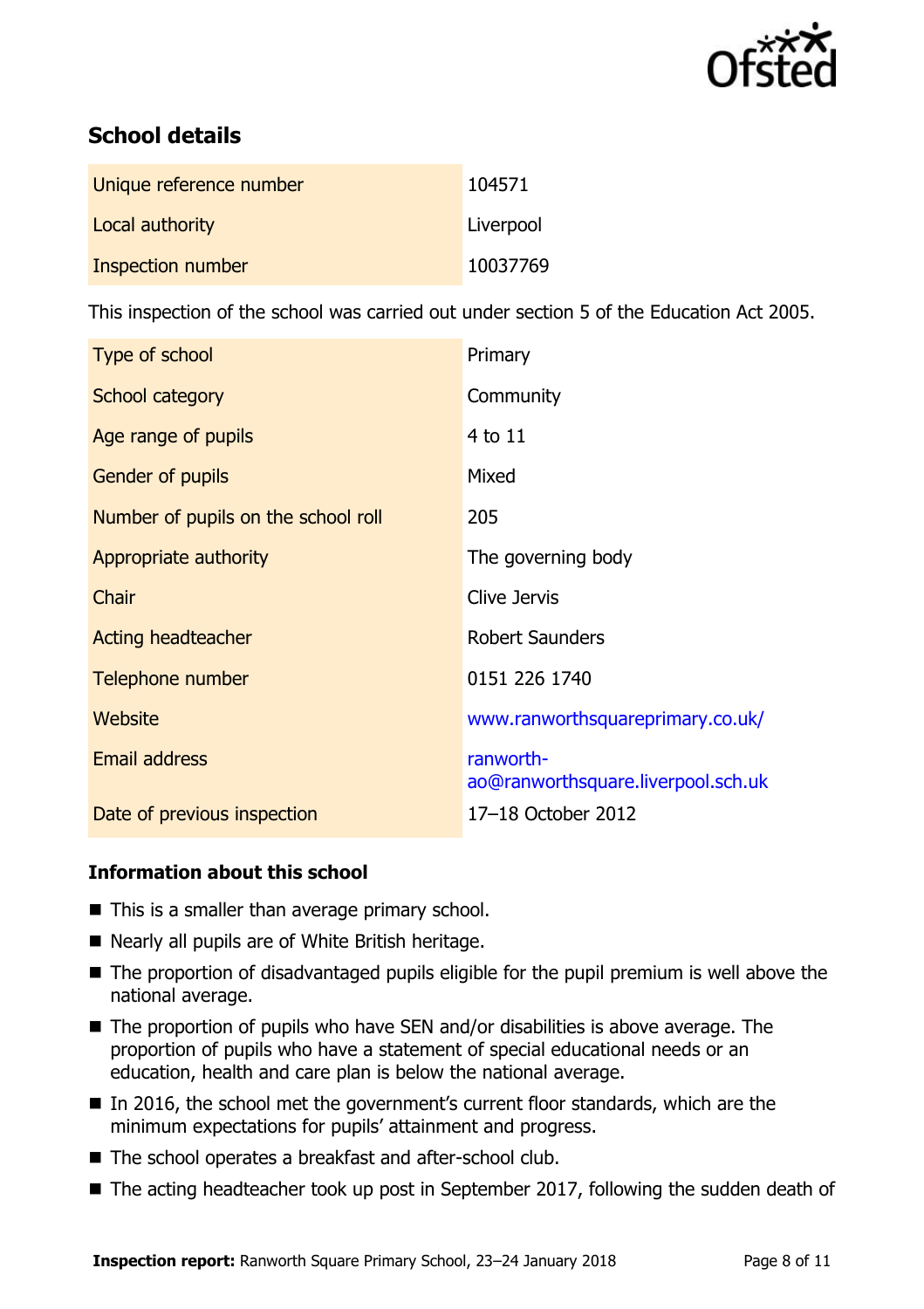

the permanent headteacher. The acting headteacher had previously held the post of deputy headteacher at the school.

■ The school receives support from a national leader of education.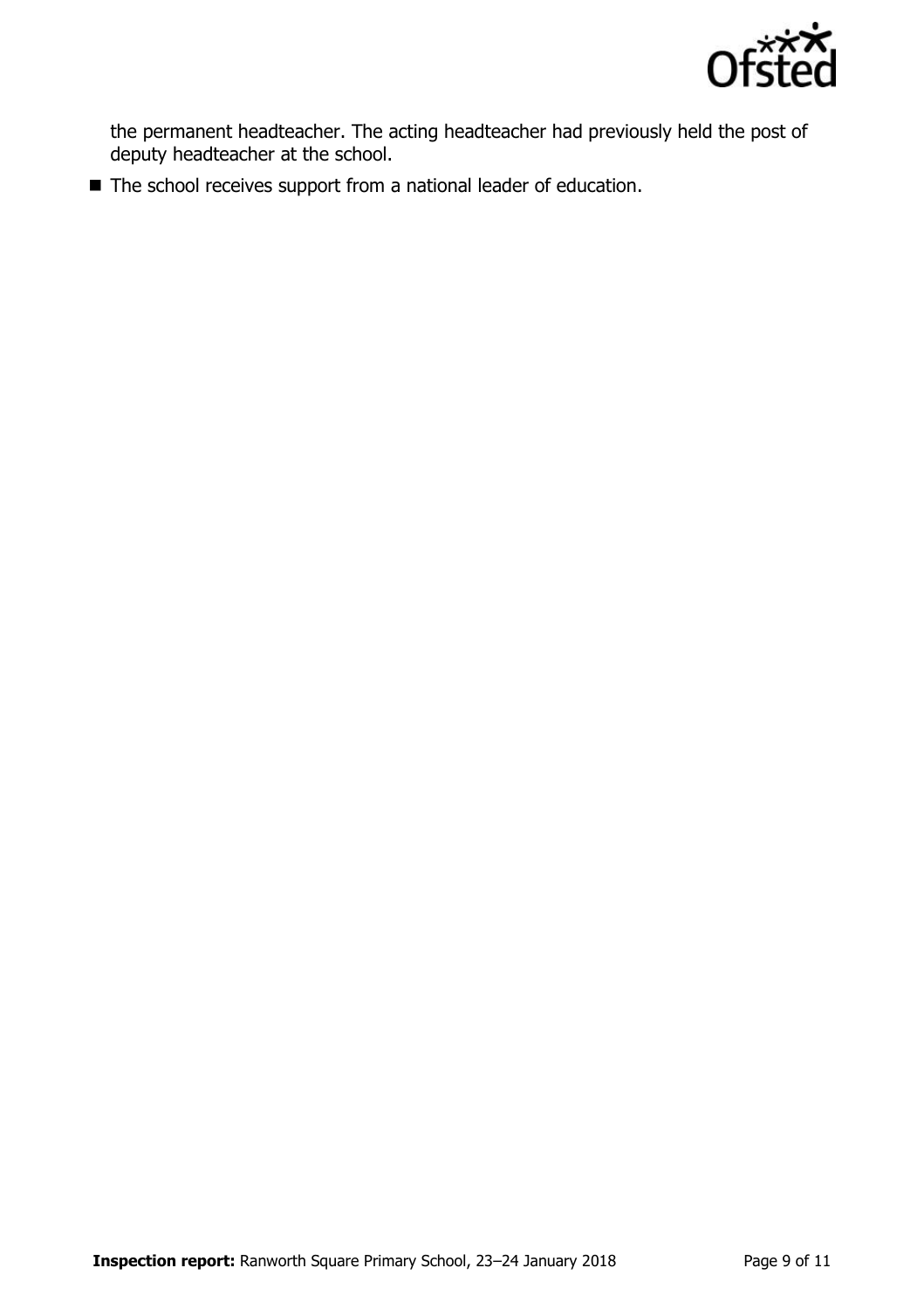

# **Information about this inspection**

- The inspectors observed learning throughout the school. One observation was carried out jointly with the acting headteacher. In addition, inspectors scrutinised pupils' workbooks and listened to pupils read.
- Meeting were held with pupils, staff, the headteacher and other senior leaders. The lead inspector met with the chair of the governing body and separately with the vicechair and a parent governor. The lead inspector also held a meeting with a representative from the local authority and a national leader of education currently supporting the school.
- Inspectors looked at a range of information produced by the school, including information on pupils' progress and attainment, behaviour and attendance, procedures for safeguarding and the school's own evaluation of its work. They considered reports to the governing body, minutes of governors' meetings and the school's plans for further improvement.
- Inspectors considered the 25 responses to the online questionnaire, Parent View, and the views of 25 parents who sent free-text messages to Ofsted.
- Inspectors also took account of the responses to Ofsted's staff questionnaire. There were no responses to the online staff and pupil questionnaires to consider.

#### **Inspection team**

Elaine White, lead inspector **Constanting Constanting Constanting Constanting Constanting Constanting Constanting Constanting Constanting Constanting Constanting Constanting Constanting Constanting Constanting Constanting** 

Kathy Nichol Ofsted Inspector